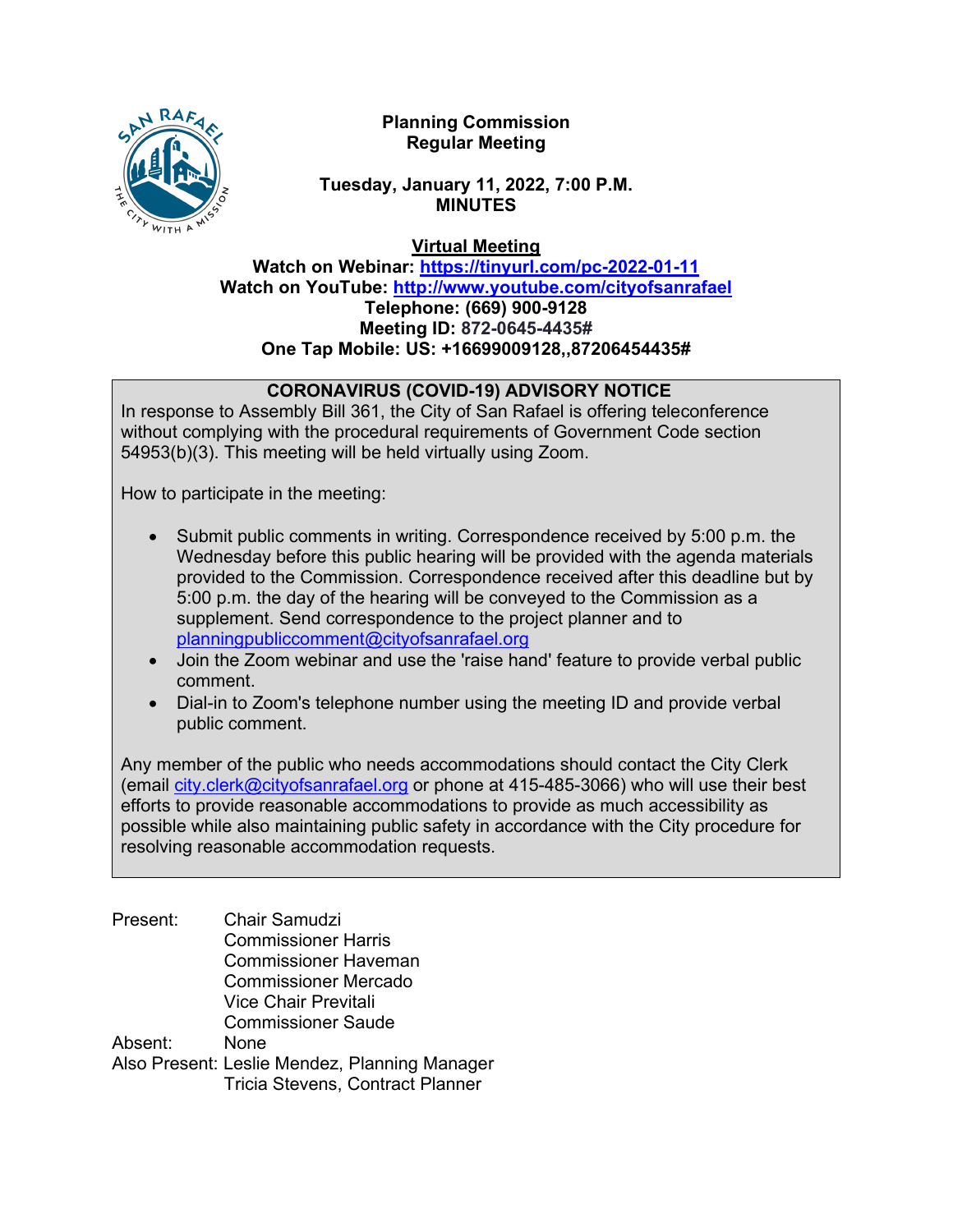## **CALL TO ORDER**

Chair Samudzi called the meeting to order at 7:02 p.m. He then invited Planning Manager Leslie Mendez to call the roll. All commissioners were present.

## **APPROVAL OR REVISION OF ORDER OF AGENDA ITEMS**

Chair Samudzi suggested moving Agenda Item 3 (Northgate Mall Redevelopment Project) to be heard last tonight, as Commissioner Saude would be recusing herself from that item. Then, Chair Samudzi clarified that the term of the new Chair elected in Agenda Item 4 would take effect at the next meeting.

## **PUBLIC NOTIFICATION OF MEETING PROCEDURES**

Chair Samudzi invited Planning Manager Leslie Mendez who informed the community the meeting would be streamed live to YouTube and members of the public would provide public comment either on the telephone or through Zoom. She explained the process for community participation on the telephone and Zoom.

Chair Samudzi reviewed the procedures for the meeting.

## **ORAL COMMUNICATIONS FROM THE PUBLIC**

None

### **CONSENT CALENDAR**

Chair Samudzi invited public comment; however, there was none.

Commissioner Saude moved and Commissioner Haveman seconded to approve the Consent Calendar.

- **1. Approval of the Planning Commission Meeting Minutes of December 14, 2021** *Approved minutes as submitted*
- AYES: Commissioners: Harris, Haveman, Saude & Chair Samudzi

NOES: Commissioners: None

ABSENT: Commissioners: None

ABSTAIN: Commissioners: Mercado & Previtali

Motion carried 4-0-2

### **2. Tiscornia Marsh Restoration Project, North of Canal Street**

Request for a Use Permit and Environmental and Design Review Permit to approve the Tiscornia Marsh Restoration Project. The Tiscornia Marsh Restoration Project proposes to restore the 23-acre tidal marsh/mudflats and shoreline levee located north and outboard of Canal Street, as well as the five-acre, City-owned diked marsh located north of the Albert J. Boro Center/Pickleweed Park Playfields. APNs: 009-142-01, 009- 032-08 and -09; Planned Development- Wetland Overlay (PD-WO) and Parks/Open Space-Wetland and Canalfront Review Overlay (P/OS-WO-C) Districts. Applicant: Marin Audubon Society; Property Owners: Marin Audubon Society and City of San Rafael.

Project Planner: Leslie Mendez [Leslie.mendez@cityofsanrafael.org](mailto:Leslie.mendez@cityofsanrafael.org)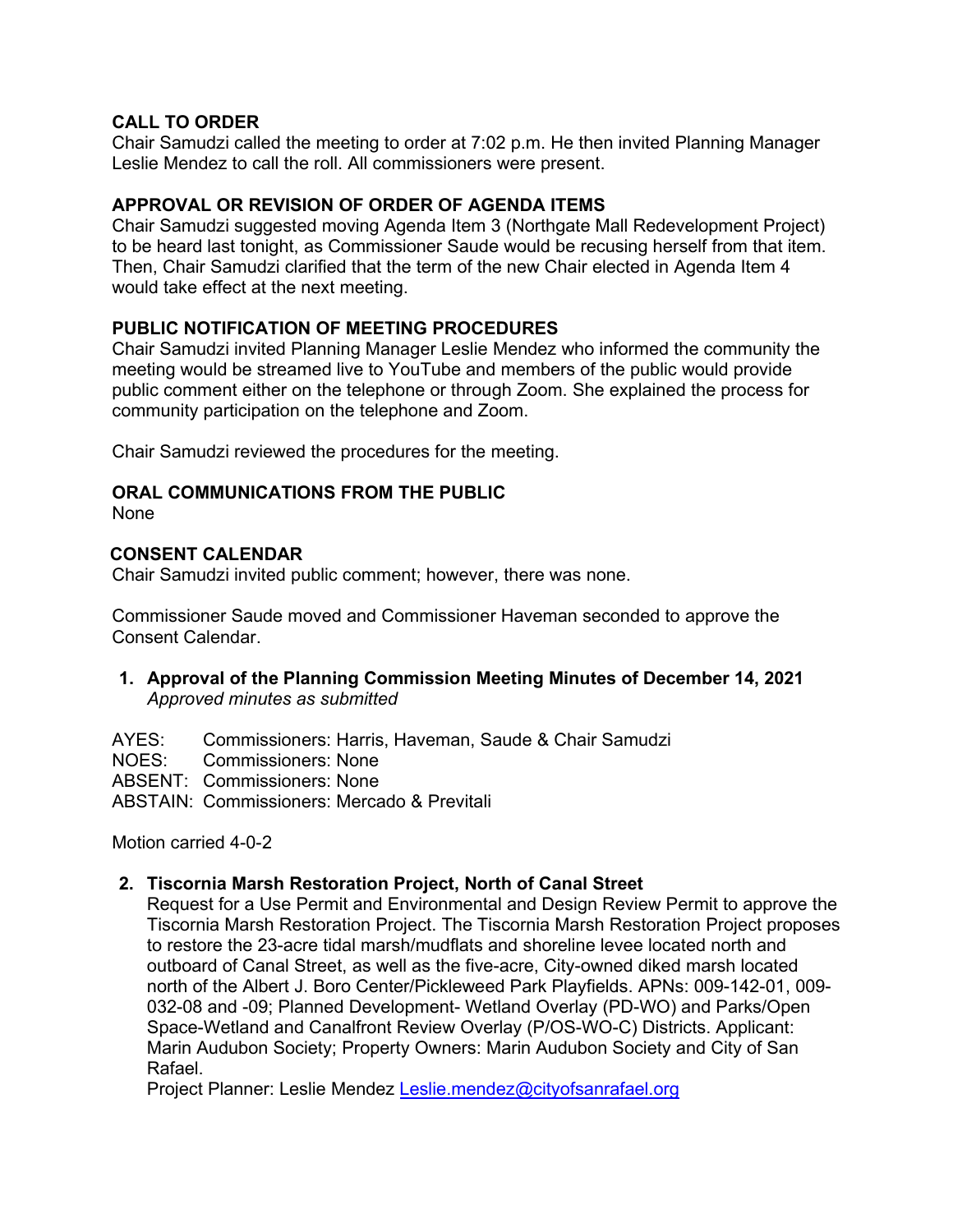*RESOLUTION NO. 22-01 - RESOLUTION OF THE SAN RAFAEL PLANNING COMMISSION CERTIFYING THE FINAL ENVIRONMENTAL IMPACT REPORT (FEIR) (SCH #2021020362) PREPARED FOR THE TISCORNIA MARSH RESTORATION PROJECT, EAST CANAL STREET (CASE NOS. UP21-001, ED21-002, IS21-001)*

*RESOLUTION NO. 22-02 - RESOLUTION OF THE SAN RAFAEL PLANNING COMMISSION ADOPTING CEQA FINDINGS OF FACT AND APPROVING A MITIGATION MONITORING & REPORTING PROGRAM TO SUPPORT CONDITIONAL APPROVAL OF USE PERMIT (UP21-001) AND AN ENVIRONMENTAL AND DESIGN REVIEW PERMIT (ED21-002) FOR THE DEVELOPMENT OF THE TISCORNIA MARSH RESTORATION PROJECT, EAST CANAL STREET (CASE NOS. UP21-001, ED21-002)*

*RESOLUTION NO. 22-03 - RESOLUTION OF THE SAN RAFAEL PLANNING COMMISSION CONDITIONALLY APPPOVING A USE PERMIT (UP21-001) AND AN ENVIRONMENTAL AND DESIGN REVIEW PERMIT (ED21-002) FOR THE DEVELOPMENT OF THE TISCORNIA MARSH RESTORATION PROJECT, EAST CANAL STREET (CASE NOS. UP21-001, ED21-002)*

AYES: Commissioners: Harris, Haveman, Mercado, Previtali, Saude & Chair Samudzi NOES: Commissioners: None ABSENT: Commissioners: None ABSTAIN: Commissioners: None

Motion carried 6-0

# **ACTION ITEMS**

# **3. Northgate Mall Redevelopment Project (5800 Northgate Drive)**

Scoping meeting for the Notice of Preparation of an Environmental Impact Report (EIR) for a Rezone to the Planned Development (PD) zone, a Use Permit, an Environmental and Design Review Permit, and a Tentative Map to allow the comprehensive redevelopment of the existing Mall into a new, phased mixed-use development with retail and approximately 1,443 residences on a 44.76-acre site. APNs: 175-060-12, -40, -59, -61, -66 &-67; General Commercial (GC) District; MeloneGeier Partners, owner/applicant; File Nos: ZC21-001, UP21-007, ED21-024, TS21-002, IS21-002 & DA21-001

Project Planner: Tricia Stevens [Tricia.Stevens@cityofsanrafael.org](mailto:Tricia.Stevens@cityofsanrafael.org) *Recommended Action - Accept public comment and direct staff to prepare a Draft Environmental Impact Report (DEIR)*

Commissioner Saude recused herself from this item (due to a potential conflict with her employer) and left the meeting at 7:29 p.m.

Leslie Mendez, Planning Manager introduced Tricia Stevens, Contract Planner who presented the Staff Report.

Theresa Wallace, CEQA Consultant gave a presentation.

Staff and Applicant responded to questions from the Commissioners.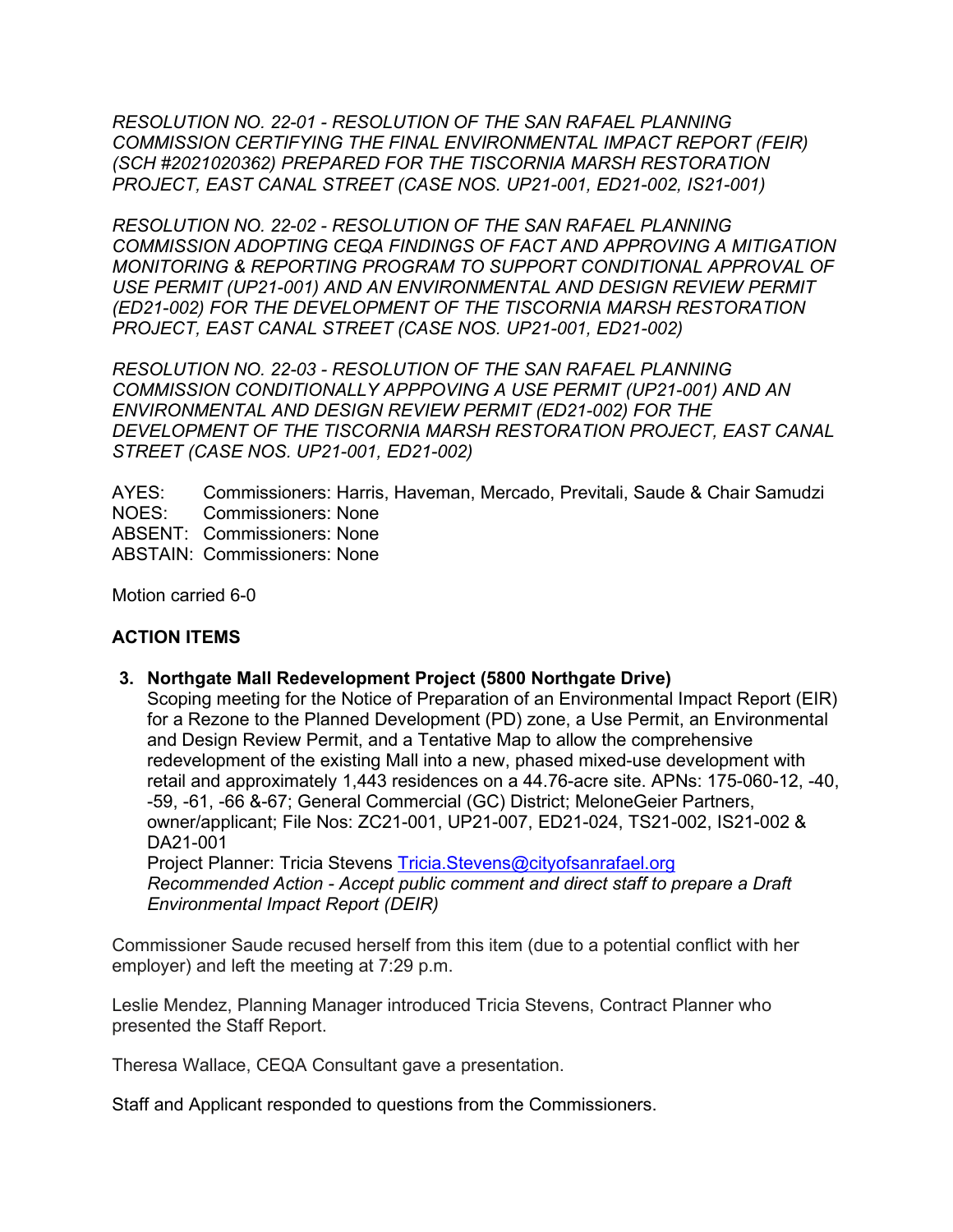Chair Samudzi invited public comment.

**Speakers:** Tyler Nielsen, Matthew Hartzell, WTB-TAM (Transportation Alternatives for Marin), Claire Halenbeck, Shirley Fischer, Bill Carney, Sustainable San Rafael, Adolfo, Scott Frerich, Brian, Mark Schott, Kate Powers, Judy Schriebman, Gallinas Watershed Council, Fred Penczak, Cecil Nielson, Kim Keith-Brown, Terra Linda Homeowners' Association, Raoul

Staff responded to further questions from the Commissioners.

Commissioners provided comments.

Staff provided comments.

Staff responded to further questions from the Commissioners.

Commissioners provided further comments.

#### **4. Annual Meeting 2022**

Annual Meeting of Planning Commission for 2022 to include: a) election of officers; and b) review of Planning Commission "Rules and Procedures"; and c) selection of liaisons to DRB meetings Project Planner: Leslie Mendez [Leslie.mendez@cityofsanrafael.org](mailto:Leslie.mendez@cityofsanrafael.org)

This item was advanced and heard after the Consent Calendar.

Leslie Mendez, Planning Manager presented the Staff Report.

Leslie Mendez, Planning Manager presented 4.a Election of Officers.

Discussion amongst the Commission regarding Chair and Vice Chair Position.

Commissioner Mercado moved and Commissioner Haveman seconded to elect Vice Chair Previtali as Chair and to elect Commissioner Saude as Vice Chair for 2022, and that rotation continues based on the same tenure.

AYES: Commissioners: Harris, Haveman, Mercado, Previtali, Saude & Chair Samudzi NOES: Commissioners: None ABSENT: Commissioners: None ABSTAIN: Commissioners: None

Motion carried 6-0

Leslie Mendez, Planning Manager presented 4.b Review of Planning Commission "Rules and Procedures".

Staff responded to questions from the Commissioners.